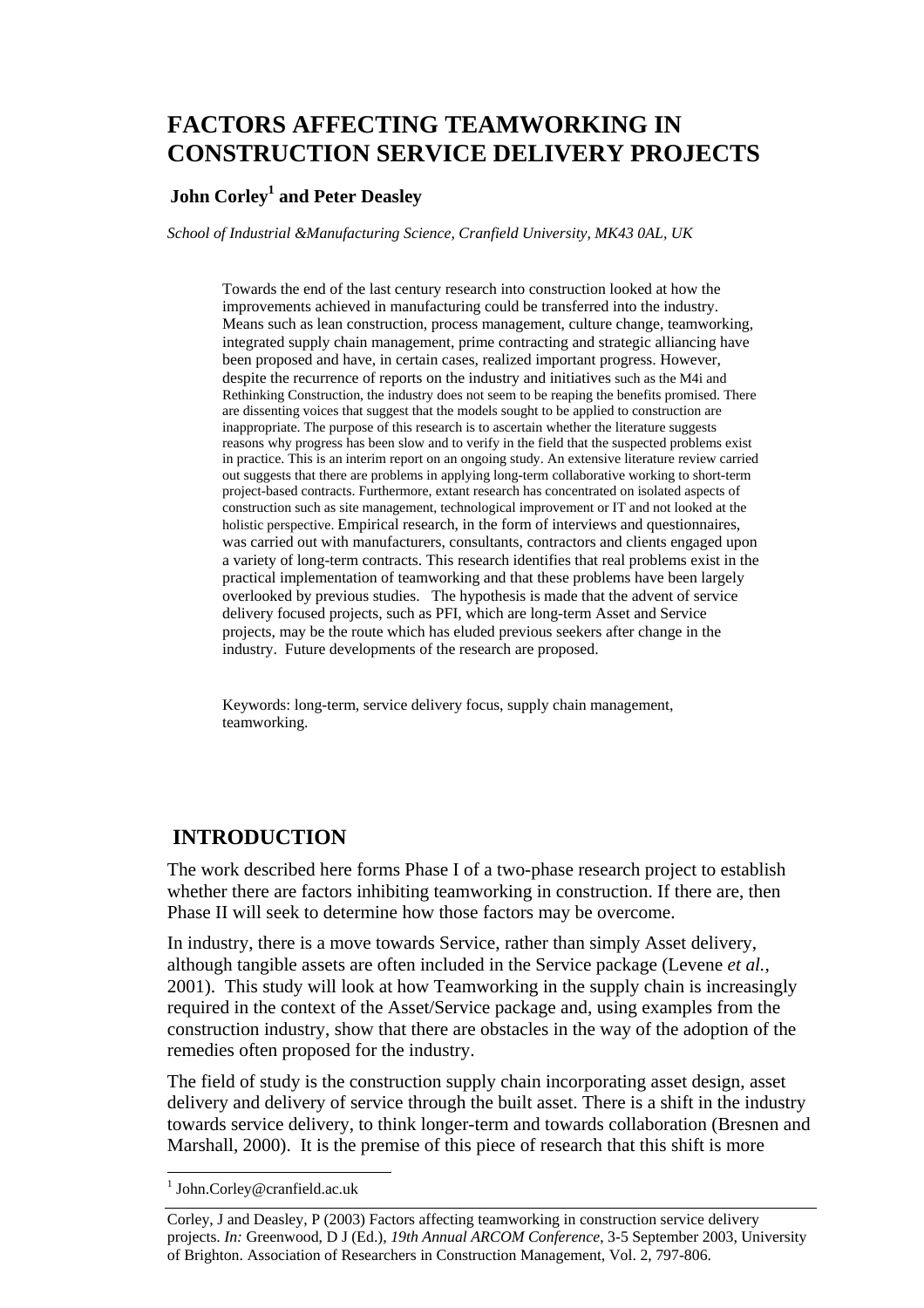difficult to implement than academic and industrial commentators suggest and that research into the implementing of team working is needed.

## **REVIEW OF EXISTING KNOWLEDGE**

Significant strategic change is implied and exhibited by:

- changing mindset from construction to service,
- seeking and targeting new market sectors,
- developing new attitudes towards risk

Research is only beginning to appreciate the full impact of these changes. The 'textbook' design for a construction organization no longer fits recent experience of corporate restructuring (Langford and Male 2001).

Given the importance of the employee in supplier and customer relationships (Bowen and Ford 2002), it can be seen that the measurement of service quality (Collier and Meyer 1998) will have much to do with the perceptions of the people involved and thus have a tendency towards qualitative evaluation. Bernon (2001) puts forward the need for a supply chain integrator. If there is a need for such an entity, it may not take a physical form, but there may well be a need for a co-ordinating process. A number of writers draw attention to disconnection between design, construction and customer. (Voss *et al.* 1985)

Although, in cases, cultural change is a condition precedent to behavioural change, in practice the two are intermeshed. An imposed culture change programme which is unaccompanied by matching behaviour on the part of the change agency is likely to result in merely espoused cultural change rather than embed in the functional, corporate or industrial culture. At the same time, attempts to alter behaviour in a cultural climate hostile to the required mode of behaviour will not last. Certainly if the people who are the object of cultural change initiatives perceive a difference between the desired culture and the observed behaviour then the desired culture will not inhere.

It has been noted that the contribution margins in service delivery are better in service than in construction over the long term. Furthermore, construction margins are historically very variable, leading to fluctuations in the level of employment in the industry and further contributing to the ephemerality of acquired knowledge. In turn, this is partly responsible for the shortage and cost of suitably practiced and qualified staff when the industry is enjoying one of its periodic booms. The enthusiasm for the Private Finance Initiative of the UK Government suggests that up to 40% of the industries turnover will be attributable to 20- to 30-year service delivery projects (Grout, 1997) where the emphasis is on collaborative working relationships between players whose contacts in the past have been anti-magnetic. Research from an associated project (the BRiC Project), however, indicates that although PFI projects are giving rise to increased team working between the principal players in Service Delivery-Focused projects this only extends to the first two or three tiers in the supply and sales network.

Because understanding of the services potentially available from suppliers and buyers situated laterally in many organizations' business networks is often lacking, linkage between buyers and suppliers is essentially dyadic. Due to this tension, the interaction between them concentrates on contract content, price, terms, and conditions. This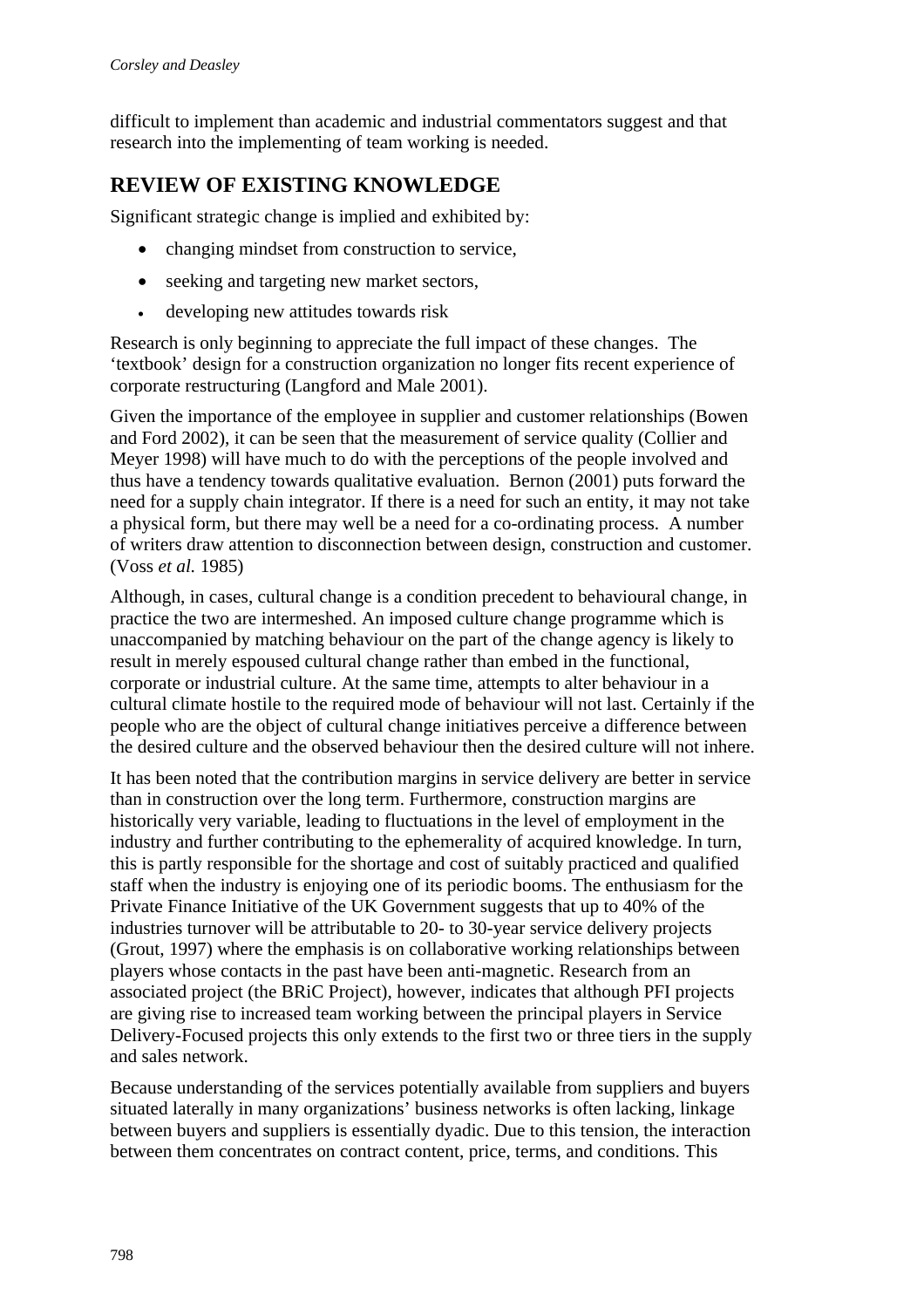leads to organizations competing with their suppliers and customers and not combining with them to offer enhanced service.

Since the nature of the move towards service delivery which is referred to above will, if successful, extend over decades, it is clear that the rigid contractual structures which have been the norm in the industry will necessarily have to be supplanted by active relationship management and realignment between the parties to deliver services which, over time, will be capable of being remodelled.

Review of the current state of the industry, as revealed by the literature, shows that progress towards the more effective use of team working is affected by a number of drivers and inhibitors.

#### **Drivers**

- An impetus towards higher quality is demanded by consumers in general and by construction clients in particular, whose requirements have been raised by their expectation of higher standards from other industries.
- A move towards service fostered by the industry's desire to smooth and increase its revenues at the same time that new players, more versed in both service and collaborative working, are becoming influential in construction service delivery projects.
- An awareness of transactional costs has encouraged organizations to synchronize their business transactions with a more limited number of suppliers, and, to a lesser extent, with fewer customers. This has been manifested in Lean Construction, greater attention to process design and the integration of systems and supply chains.

### **Inhibitors**

- The professional system, in which activities are allocated to discrete actors, such as consultants, main and sub-contractors, specialists and advisors, has contributed to the fragmentation of the design and construction process (Winch, 1996).
- The latter approach has been endorsed by the contractual framework that regulates the traditional construction project.
- The payment systems, of both individuals and organizations, promote the seeking of sectional advantage, such as by the payment of individual bonuses to contract managers.
- Although the construction industry is pervaded as much as any other by the presence and use of IT systems, these are predominantly stand-alone and do not facilitate the exchange of information with related organizations (Brown *et al.*, 1996).
- The project nature of the industry does not encourage the sharing of learning from past projects due, in large part, to the transience of relationships.

If this study were restricted to the literature then it would have been established that the industry was under-performing and that a number of factors had been identified as being responsible. The number of initiatives tried, in progress and projected, suggest that a huge effort is needed to affect the necessary mindset shift in the industry. If the evidence is so clear, then why is progress not more rapid? Put another way, if the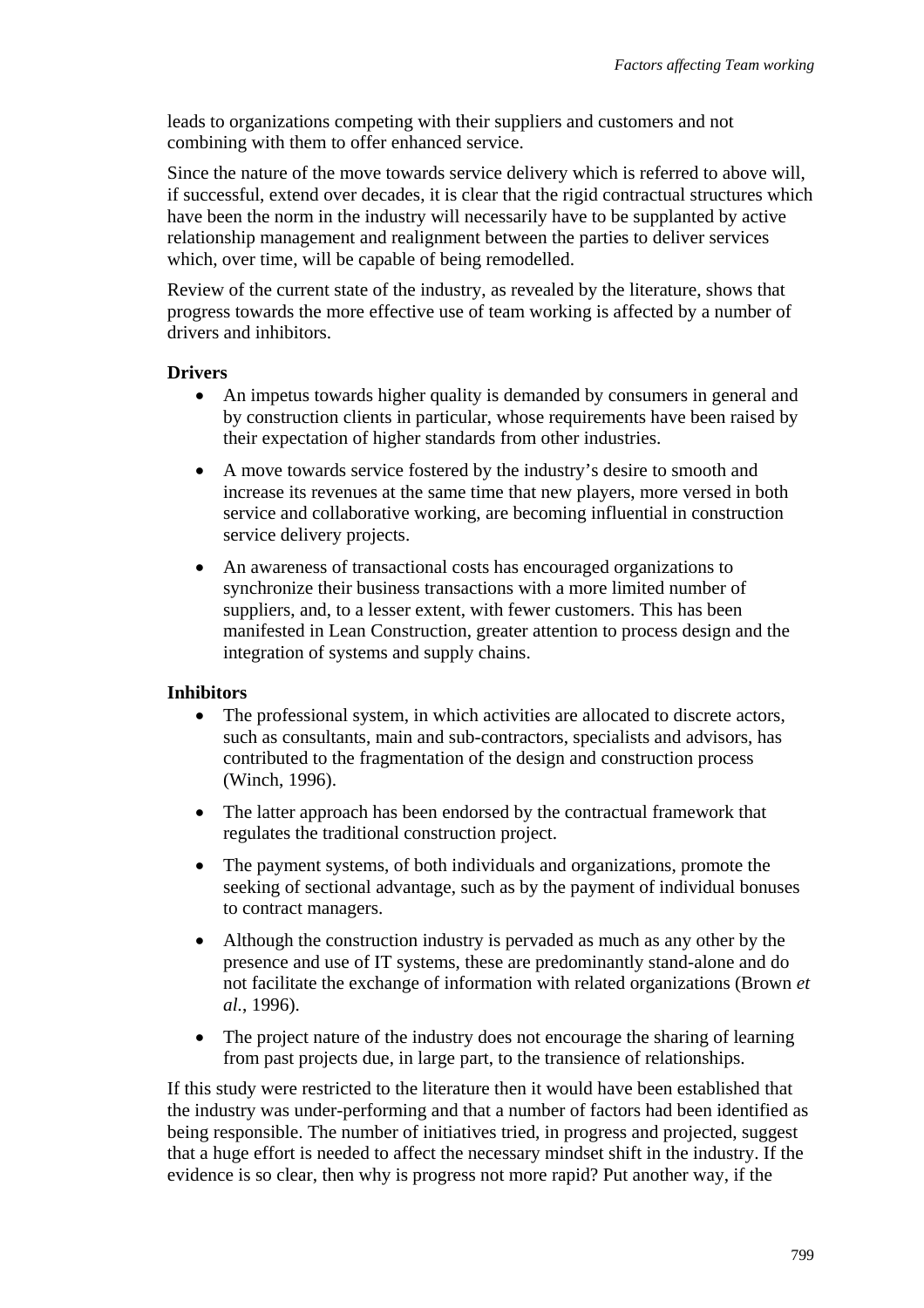actors recognize the diagnosis, then why do they not take the medicine? Rather than resort to louder and more insistent exhortation, would it not be logical to pose these questions to the practitioners?

 If previous research has shown what factors are driving the industry towards change, then the purpose of the empirical research is to show that if the factors restraining change remain as powerful as they apparently do, then has that research ignored other factors which are inhibiting change? Consequently, the empirical research specifically seeks out those factors, asking the question "If you, your function and organization – together with your business network - accept the need for teams working together, then what factors are preventing the exercise of collaborative team working?".

As noted in the Introduction, this paper reports on Phase I of a study designed to establish what factors may be restraining collaborative working. Phase II will investigate what means are conducive to collaborative working. The overall study plan is shown in Figure 1.



**Figure 1**: Showing Phase One research in the context of the overall research plan**.** 

## **AIM**

- To identify factors in the construction supply chain which may impede team working in a service delivery context and to indicate ways of reducing their influence
- To assist in framing the larger Second Phase Data Collection which is intended to be described in a subsequent paper
- To provide knowledge of benefit to practitioners in the field

## **EMPIRICAL RESEARCH METHODS**

The literature indicates that greater integration of supply chains and alignment within them is desirable. However, actual experience reveals that many firms simultaneously operate in a number of industries and, having hundreds of customers and suppliers, intuitively would have difficulty in aligning with all of them at the same time. To test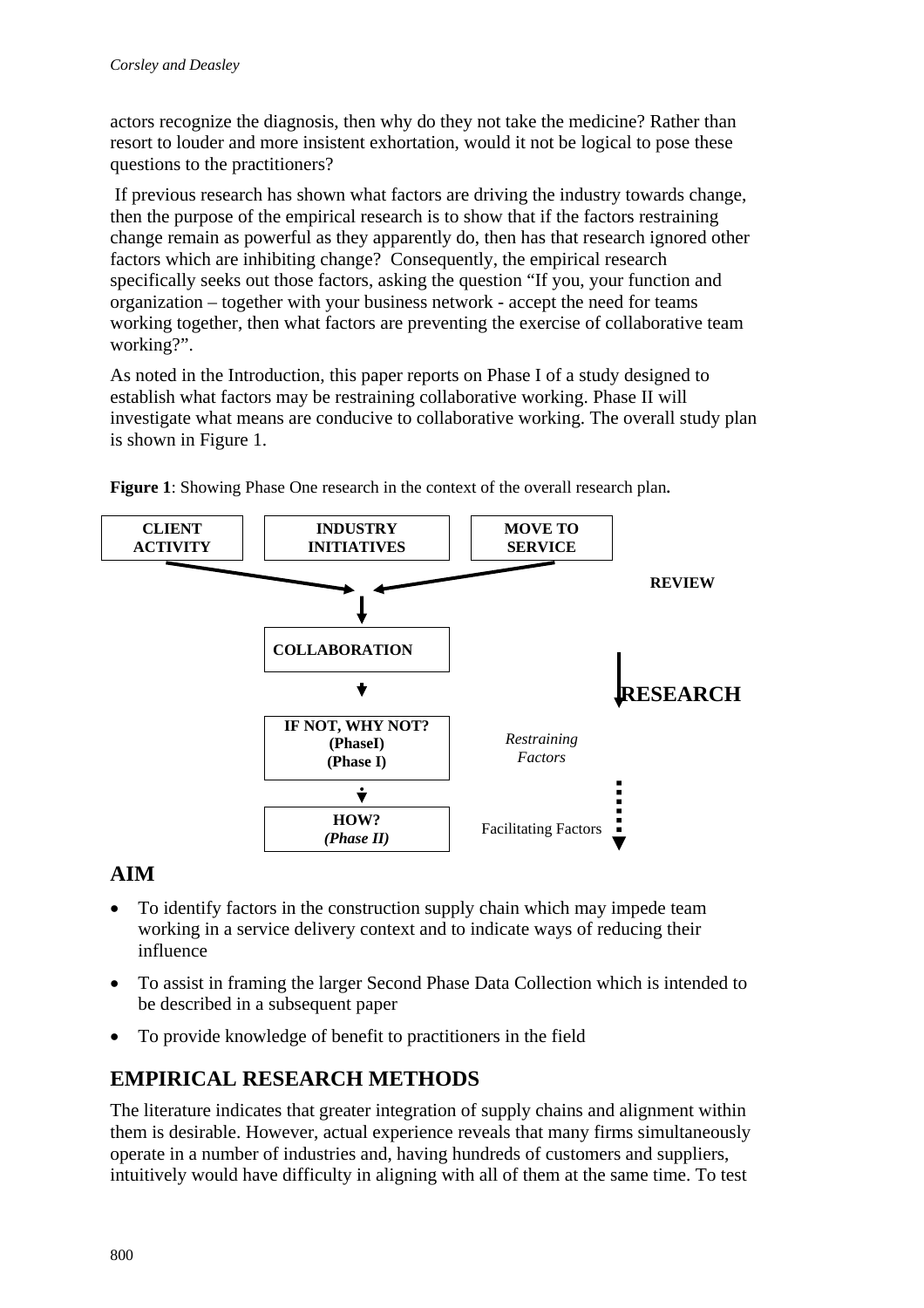this hypothesis two customer organizations (and what would be described in supply chain parlance as "focal firms" (Harland *et al.*, 2001) were selected. For comparative purposes, one was a major contractor and the other a management and technical consultant. They and two to three tiers (represented by two or three firms each) of their supply chains were surveyed.

The data collection consisted of three rounds:

- 1. Preliminary face-to-face interviews to delineate the scope of the research and the extent of the focal firms' involvement and selection of supplier and customer firms.
- 2. Telephoned interviews with suppliers to scope a research questionnaire.
- 3. Submission of questionnaires to focal firms and partners.

Before the preliminary interviews were held, suitable candidate firms and individuals were identified in discussion between the authors and collaborators in a cognate research project. The outlines of this study were described to potential informants and information obtained to ensure that they and their organizations were sufficiently distinct from each other, yet had wide experience of the industry as a whole. In-depth face-to-face interviews were held with two customer organizations and these established that they were familiar with the area of study and recognized the suspected problems. What was needed from prospective informants was:

- 1. Agreement to participate in the research
- 2. Introduction by focal firms to their supply chain
- 3. Provision of non-confidential information.
- 4. Interest in the results of the research

The last point was particularly important since the research was intended to be of benefit to practitioners. Subsequent data were collected from 10 informants. The second round of data collection took the form of semi-structured telephone interviews. Each respondent had previously signified his/her agreement to take part and had been advised that the interview would take up to an hour and would be conducted by appointment to ensure that adequate time was available. Each interview was prefaced by a standard introduction to the project. Following the telephone interviews, written questionnaires were drawn up, their content having been furnished by questions which arose from the literature, which had arisen from an earlier study of construction alliance management (Corley 2000) and from the telephoned interviews. The questionnaires had 53 main questions with areas for expansion or comments. They were distributed by e-mail and all but two returned the same way. It will be seen that the data collection sequence was progressively more specific at each round, having been derived from the literature and practical experience at the first round, leading to questions intended to locate the firms and their respondents in the second round and detailed in the third round. Thus, each round of questioning built on the previous round. In the final round, 10 of the questions required completion of a Likert scale, 9 a quantitative response and 16 a yes/no, either/or answer. At the same time, the three different media used in the three rounds sought to moderate the known disadvantages of each medium and to lessen bias.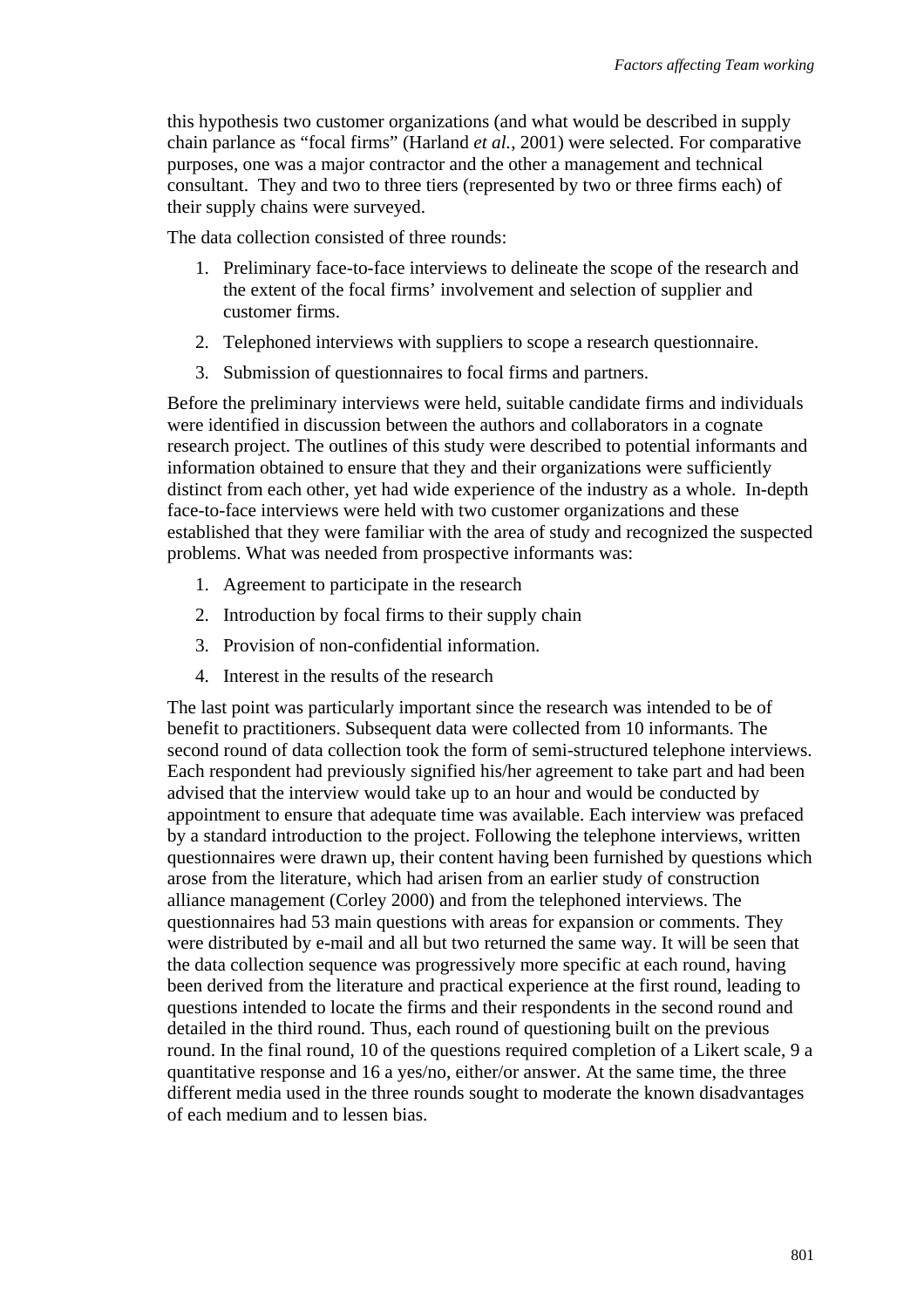Procurement Manager M&E Services<br>
Project Manager Contracting Co IPT Leader Central Government Head of Procurement Contractor/Developer Divisional Director Consultant Marketing Manager Component Supplier Key Account Manager Specialist Contractor Divisional Director Consultant

#### **Position Type of Firm**

Contracting Conglomerate Managing Director Systems Supplier/Installer Managing Director Supply Chain Consultancy

## **RESULTS AND ANALYSIS**

The respondent organizations were distributed equally between new-build and service, with a representation of manufacturing and supply-only. Most of the firms had worked with others in the sample with one having worked with all of them. All of the individual respondents had been in their present post for between 3 and 10 years, and if they described their present posts as predominately supply-side, had knowledge of customer-side and vice-versa.

The respondents, individual and corporate, are representative of the industry and wellplaced to inform on the current state of their firms and the industry. Annual turnover of the parts of the organizations for which the respondents were able to speak varied between £1 million and £4 billion. All of the organizations regarded themselves to an extent, varying between 10 and 100%, as being within the construction industry although there was disagreement about what "construction" meant, some seeing this strictly as the physical act of construction, others considering design or consultancy as being part of the construction process. One organization was initially sceptical of its position as a member of a construction supply chain even though 70% of its (largely) consultancy turnover lay within the AEC area. Interesting to note, and confirmatory of the supposed move to service, was that in general, and including organizations whose product was supply-only or supply and installation, firms put the service element of their offering at a higher level than the proportion of their business that they had stated it to be in turnover terms. One respondent distinguished between service which was expressly part of the product offering, and accordingly paid-for, and service which was offered free-of-charge in a collaborative spirit. There was confirmation of a Pareto effect on both supply and sales sides of the respondent organizations but, acknowledging the relatively small sample size, it seemed that the closer that an organization was to the end-customer, the lower the number of customers each organization had. By contrast the commodity supplier claimed to have 48 000 customers. All but two of the firms were registered under ISO9000 and one of the exceptions stated that this was deliberate, as their services were diverse. However, all the organizations reported that they had detailed internal procedures in place.There was a considerable number of conflicts revealed, principal among which was that between customer demands and internal procedures. This was dealt with by procedural derogation. This was less marked in the case of suppliers but a common feature of both sides was that the amount of business transacted was a factor in determining the amount of flexibility deployed and an associated attribute was that of the relative power between buyer and supplier. On balance the larger organizations had the most power but there was also a sense that clients were the least prepared to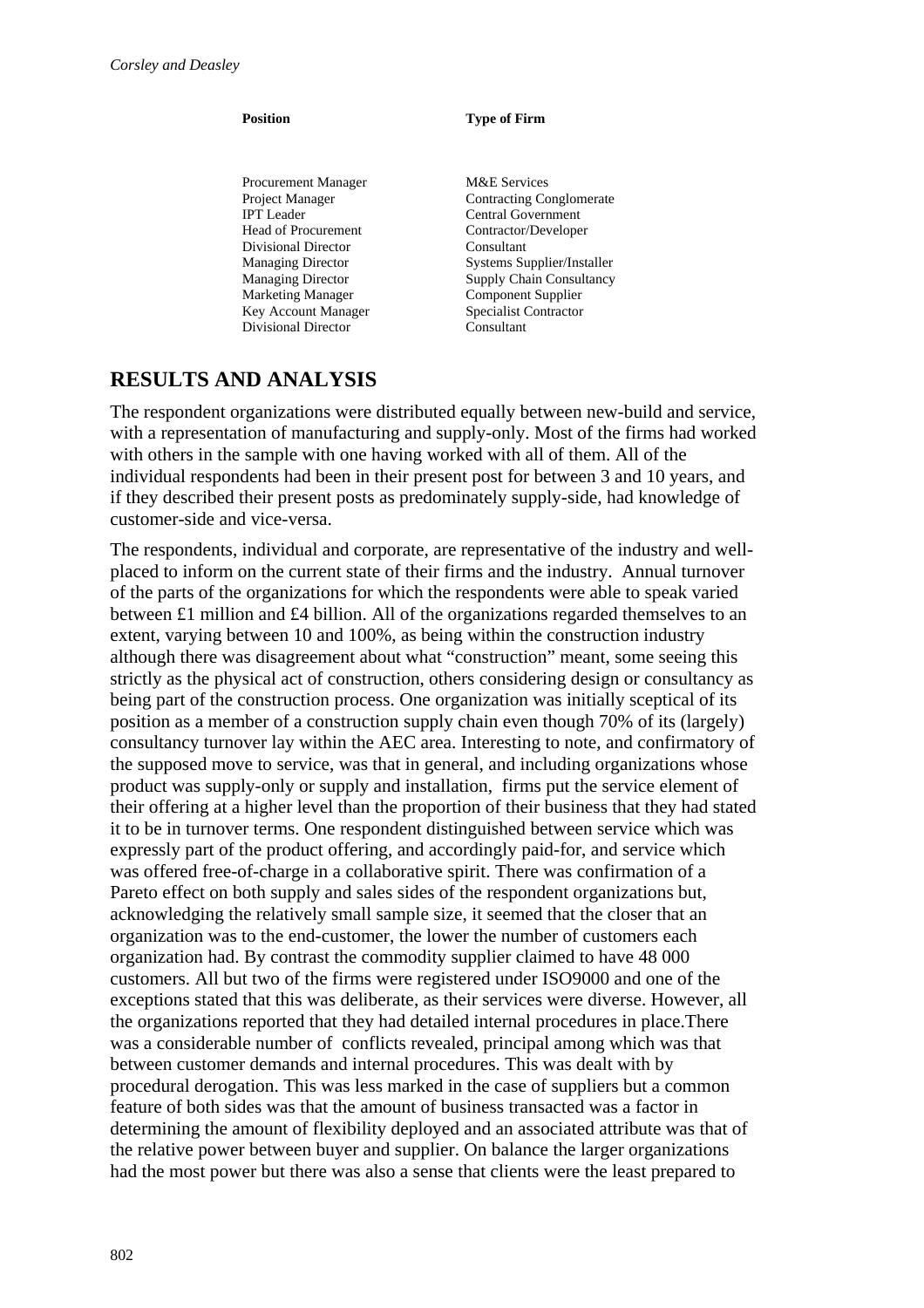be flexible, often to their own detriment. This was confirmed by firms who thought that they had more power over their own suppliers (and were therefore their suppliers' customer) than they had over their own customers. (See Cox 2001) Another conflict that came through clearly was a difference between strategy and tactics. When asked specifically or by implication, many organizations, and not just those directly surveyed, were thought to act such that when that faced with a choice between overall strategy and short-term advantage, the latter would often triumph. This effect was reinforced in three ways:-

- Employees were incentivized in ways which fought against the firm's overall strategy
- The strategy was not equally owned throughout the organization. Although "other people in the organization" appreciated the value of collaborative working with customers, this appreciation was stated to be much less widely held with respect to suppliers (being 33% less appreciated).
- Respondents asserted that they managed their relationships with customers and suppliers at no more than two tiers' distance.

There was a widespread feeling that clients' protestations were not always matched by their actions and that firms which were furthest from the end-customer had more value to add but that downstream customers were not interested. Organizations believed that they were aware of the latest developments in management thinking but only one thought that construction was level with the best in the field. The others thought that the industry lagged behind others by from three to five years. A problem often referred to was the importance of personal relations. Frequently, process impediments were overcome by the interaction of individuals in the associated organizations but there were difficulties when personnel moved on or when the organizational structure changed. Paradoxically the strategic management of procurement policies sometimes damaged local business arrangements. Much of the literature discusses team working in terms of the individual within an organization. Collaborative working is largely described in terms of inter-firm relations. "Collaboration" does not necessarily betoken mutuality. What is described as collaboration when seen from a powerful partner's perspective can often look like coercion to the junior partner. What this research shows is that although firms may espouse collaboration their behaviour is not invariably consistent and certainly not how an individual team member would be expected to behave. Alignment theory (cf. Gattorna and Walters 1996) would suggest that in order for organizations (and this includes supply chains) to be strategically aligned then four key elements need to be in alignment: -

- The market/and or client base
- The organization's strategy with which it responds to the market
- The organization's culture which represents its internal capacity to implement this strategy
- The leadership/management style it uses to shape the culture and drive the strategy.

However, it is clear that the understanding of many of the informants of this study is that in practice firms actually work in the same context in which Gattorna and Walters view alignment, that is to say *customer* focus in the supply chain and do not practise the same alignment in their relations with their own *suppliers*.

This disparity is evidenced in the following factors: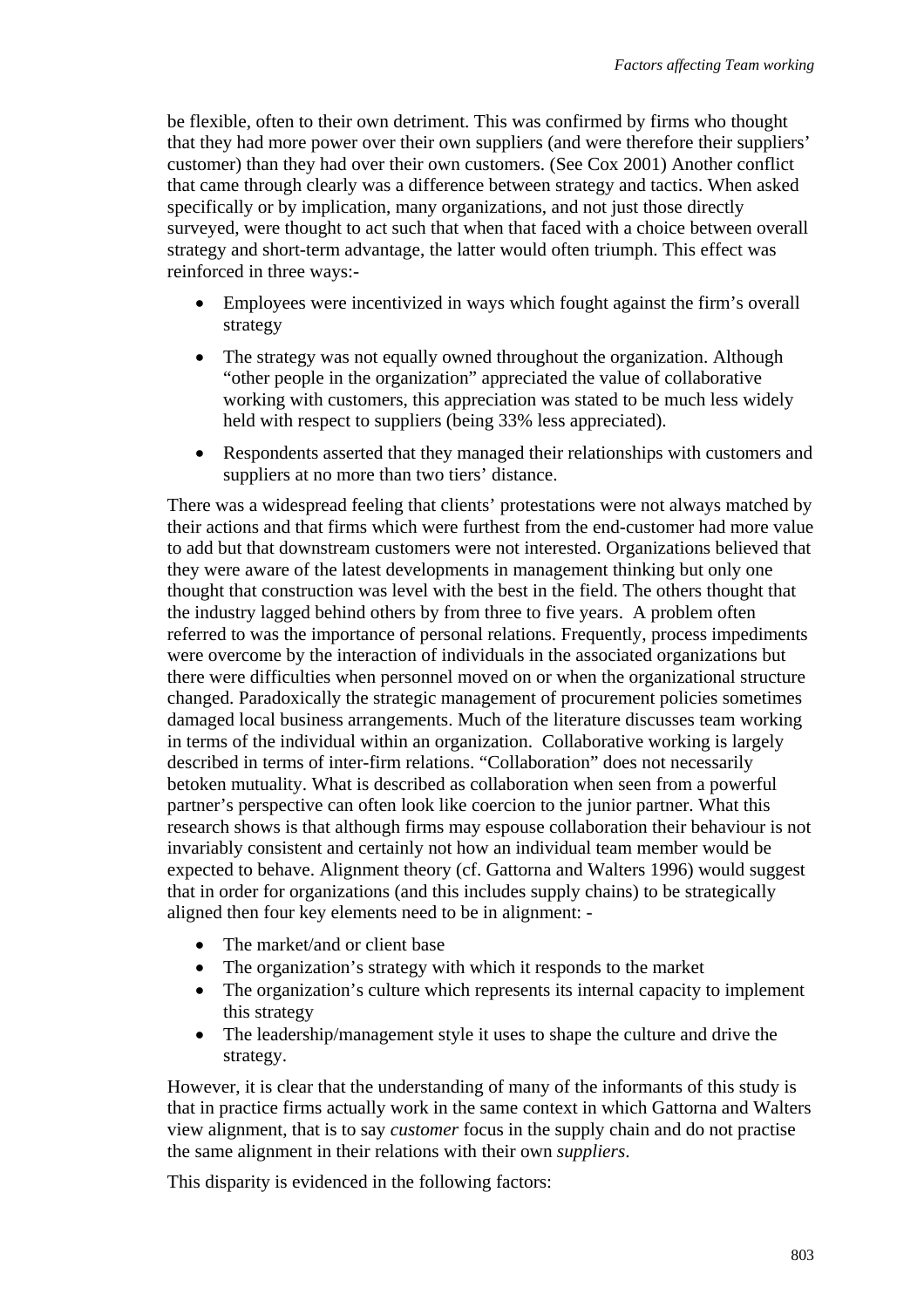### **Strategy/Tactics**

Despite corporate strategy advocating team working, when faced with a choice between long-term strategy and short-term profit, firms tended to behave tactically.

#### **Global/Local**

Good working relationships that obtained locally were often destroyed by corporate policies.

#### **Supplier/Buyer**

Firms were prepared to adapt themselves to customer requirements but were not so adaptive to the needs of their suppliers.

#### **Tier-limited Collaboration**

Where firms operated in team with buyers and suppliers, this co-operation did not extend beyond two tiers. At the further reaches they had no interest in team working (despite outer suppliers suggesting that they had much to offer).

#### **Alignment Hiatus**

Strategic alignment on the demand side countered by lack of alignment on the supply side.

#### **Collaborative/Transactional**

The continuance of transactional behaviour even within long-term trading relations.

#### **Organizational/Project**

 The short-term interests of the parent organization being put before those of the longterm service project.

#### **Asset/Service**

Construction organizations are accustomed to deal with the here and now. Distant abstract service considerations receive less priority.

#### **Supply Chain/Business Network**

A tendency to think of supply as linear and to ignore the value potentially added by lateral linkages to, for example, the supply chains of other suppliers to the customer.

### **Customer Requirements/Internal Procedures**

Conflict between what the customer wants and inflexible internal systems (often developed to meet the diverse needs of a variety of customers).

It is not the purpose of the research reported here to show how these factors might be overcome, but it is felt that ignorance of their existence is not helping the industry to advance the practice of team working which is widely recognized to be necessary.

## **CONCLUSIONS**

This piece of research was undertaken on the conjecture that previous research had failed to disclose reasons for underperformance in the construction industry. The empirical investigation now carried out has shown that a number of progressive organizations active in the industry are aware of factors which are impeding the team working which is acknowledged to be an antecedent of accelerated progress. It is confirmed that there is a sustained move towards service delivery and the literature indicates that, in service delivery, interaction between individuals and organizations is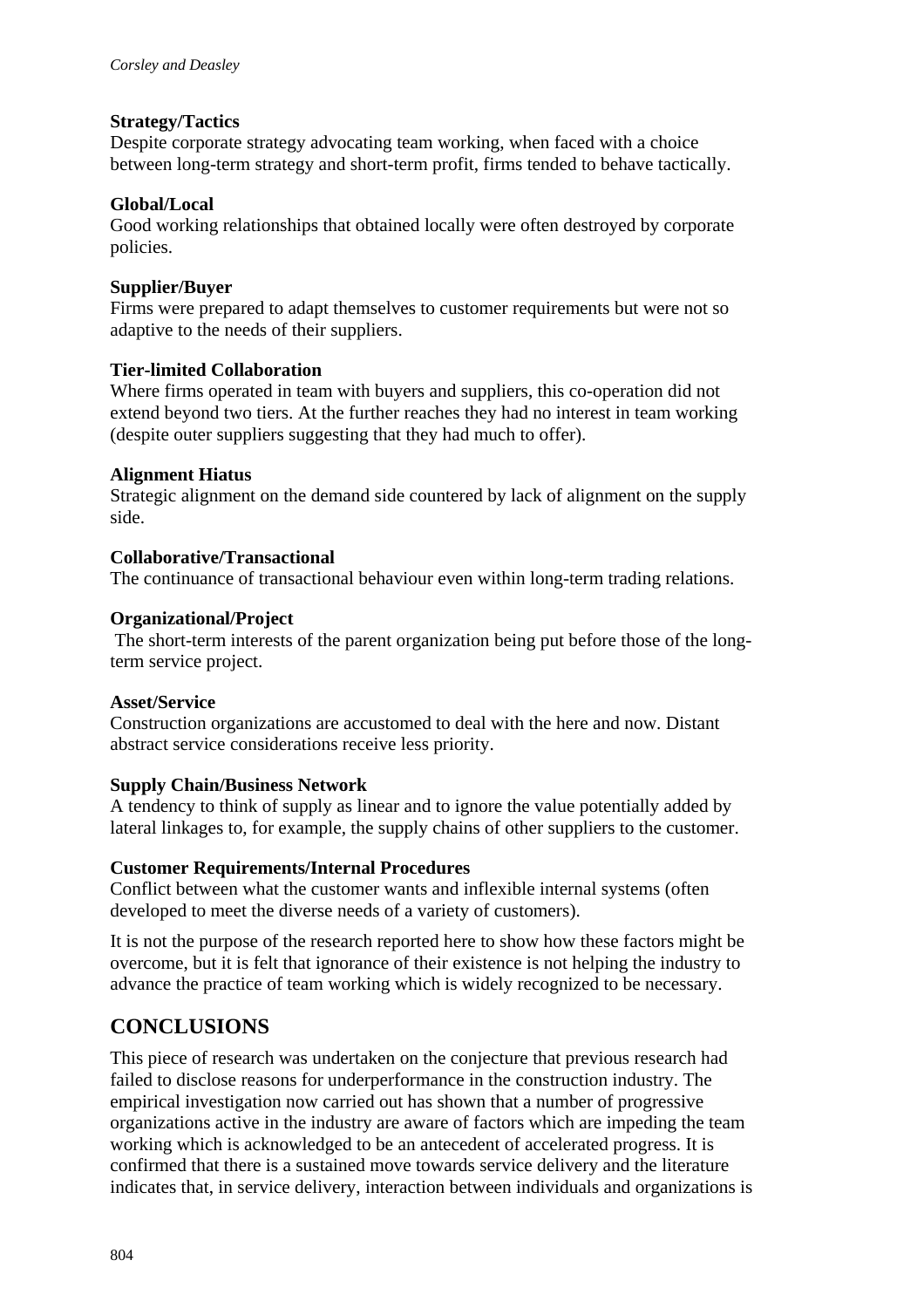instrumental. Certain positive facilitating factors have been alluded to by respondents. These include the segmentation of buyers and suppliers and the benefits that may accrue from extending the management of supply networks beyond one or two tiers. It is suggested that there is unlocked potential available through diffusing the management of supply networks throughout the networks themselves and not simply the management of a portion of a supply chain to be by one powerful actor. This has been a shortcoming of prime contracting. Although it has not been the purpose of this phase of research to seek out factors that will promote more effective team working, evidence has already been adduced to show that these factors exist. The construction industry has been largely defensive about its alleged shortcomings and has tended to accept guiltily the strictures made of it. This research has given the opportunity for frank discussion of problems that have been acknowledged to exist, the further discussion of which may enable effective solutions to be found.

#### **REFERENCES**

- Bernon M (2001) Fourth Party Logistics, *Agile Supply Chain Research Club*, 7 September 2001, Cranfield University, Presentation
- Bowen J and Ford R (2002) Managing Service Organizations: Does Having a "Thing" Make a Difference?, *Journal of Management,* **28**(3), 447-469
- Bresnen M and Marshall N (2000) Building partnerships: case studies of client-contractor collaboration in the UK construction industry, *Construction Management and Economics*, **18**(7), 819-832
- Brown A, Yacine R, Cooper G, Yip J and Brandon P (1996) Promoting Computer Integrated Construction Through the Use of Distributed Technology, http.itcon.org
- Cohen S and Bailey D (1997) What makes teams work: Group effectiveness research from the shop floor to the executive suite, *Journal of Management*, **23**(3), 239-290
- Collier D and Meyer S (1998) A service positioning matrix, *International Journal of Operations & Production Management*, **18**(12), 1223-1244
- Corley J, (2000) *The construction industry: where mass production meets project management – do strategic alliances work?,* Unpublished MBA Dissertation, School of Management, University of Bath.
- Cox A (2001) Understanding Buyer and Supplier Power: A Framework for Procurement and Supply Competence, *Journal of Supply Chain Management,* **37**(2), 8-15
- Gattorna JL and Walters DW (1996) Managing the Supply Chain, Basingstoke, Palgrave Publishers Limited
- Grout P (1997) The Economics of the Private Finance Initiative, *Oxford Review of Economic Policy*, **13**(4), 53-67
- Håkansson H and Johanson J (1993) Industrial Functions of Business Relationships, *Advances in International Marketing*, **5**, 15-29
- Harland C, Lamming R, Zheng J and Johnsen T (2001) A Taxonomy of Supply Networks, *Journal of Supply Chain Management*, **27**(4), 21-27
- Langford D and Male S (2001) *Strategic Management in Construction*. Oxford, Blackwell Science Ltd.
- Levene R, Rowe A, Corley J, Smart P and Tranfield D (2001) Building Responsiveness into Construction. *In* (Ed.), *First Postgraduate Research Conference in the Built and Human Environment,* 15-16 March 2001, University of Salford,